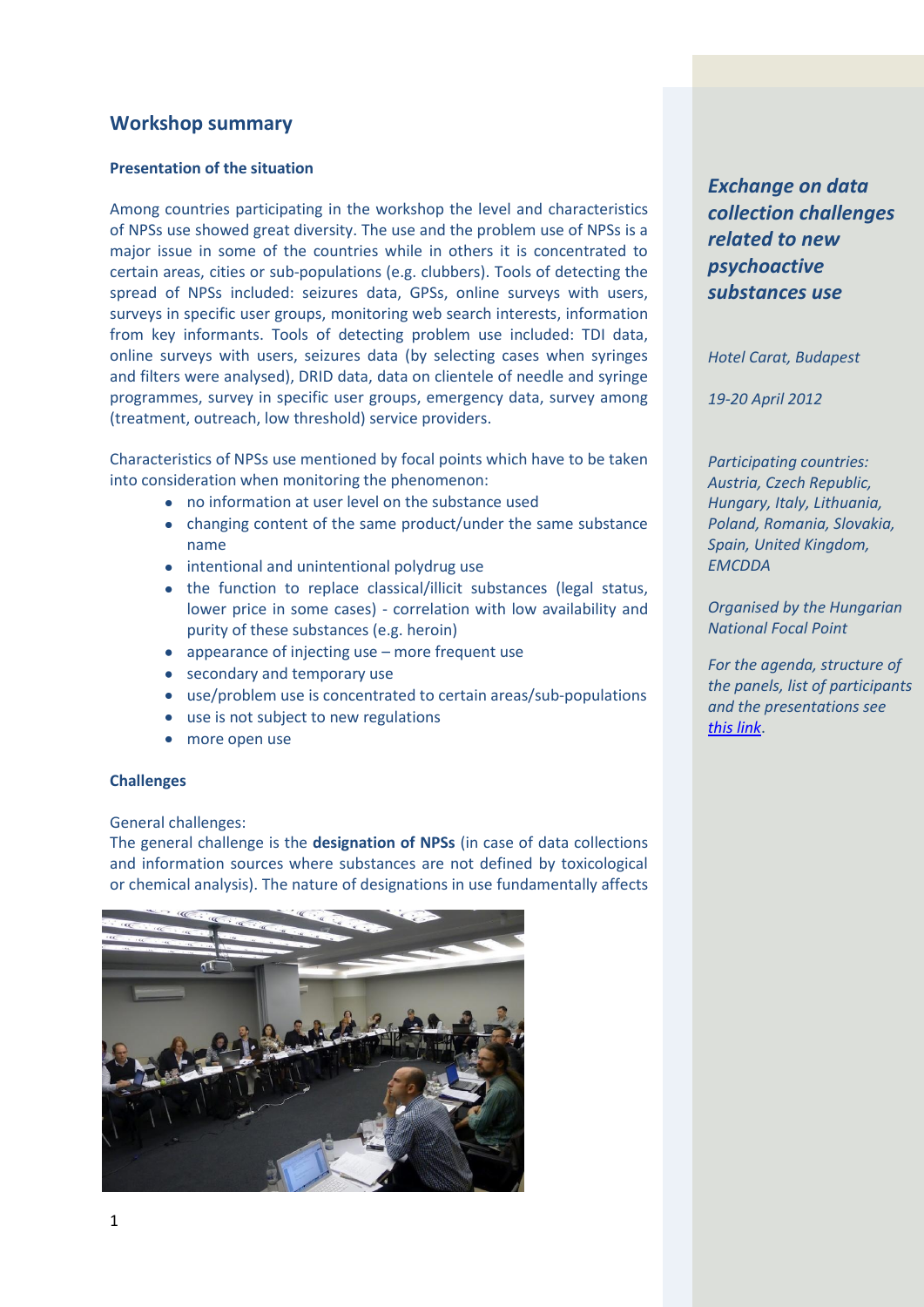researchers' and monitoring agencies' choice of method to capture the phenomenon. Names applied in studies might reflect on the market or marketing (e.g. smart shop products; boosters – a name derived from the name of a smart shop chain; bio weed), the legislation (e.g. legal highs, legal weed) or the appearance of NPSs (e.g. crystal). In some countries aggregate names exist, in others only single substance names, street names are in use. Using aggregate names (e.g. boosters, legal highs) can be problematic as the substances covered by the name might change during the reference/recall period of the study (e.g. due to legal changes). The studied population's awareness of the actual market and legislation of NPSs might affect the interpretation of the different substance names or categories, affecting the results of data collection as well.

As substances are often (intentionally or unintentionally) **mixed and mislabelled**, the use of mixtures or the use of changing substances is a key characteristic of NPSs' phenomenon. The definition of **polydrug use** should also be clarified in these cases.

It is hard to foresee the dynamics of the spread of different substances and their role at the market in the future. However, stakeholders involved in adjusting the routine monitoring systems have to define a point (of prevalence) **when routine systems have to react to the changes**. Reaction should be proportional to the prevalence of the NPSs use in the given country on the basis of country-specific assessment activities.

**Changing routine data collection** systems at national level has to be reasoned and is a **long and costly** process in general (especially in member states where data collection is decentralised).

**Validity** and **reliability** of data are also major issues in most countries that are mostly rooted in the above problems.

Indicator specific challenges:

GPS:

- increasing gap between what people believe to use and what they  $\bullet$ actually use
- when NPS use is concentrated to a geographical area or a specific subpopulation GPSs are unable to detect it

PDU:

- EMCDDA definition of PDU does not reflect the phenomenon of NPSs, although frequent and/or injecting use of some NPSs is observed, serious consequences of use are detected, treatment demand exists
- lack of data sources for the estimation of problem NPS use  $\bullet$

DRD:

- NPSs related death cases are not to be reported to EMCDDA it  $\bullet$ might result misleading data on drug related death in countries where NPS use is a major concern
- underreporting due to lack of reference materials and lack of capacities of forensic detection

*Exchange on data collection challenges related to new psychoactive substances use*

*Hotel Carat, Budapest*

*19-20 April 2012*

*Participating countries: Austria, Czech Republic, Hungary, Italy, Lithuania, Poland, Romania, Slovakia, Spain, United Kingdom, EMCDDA*

*Organised by the Hungarian National Focal Point*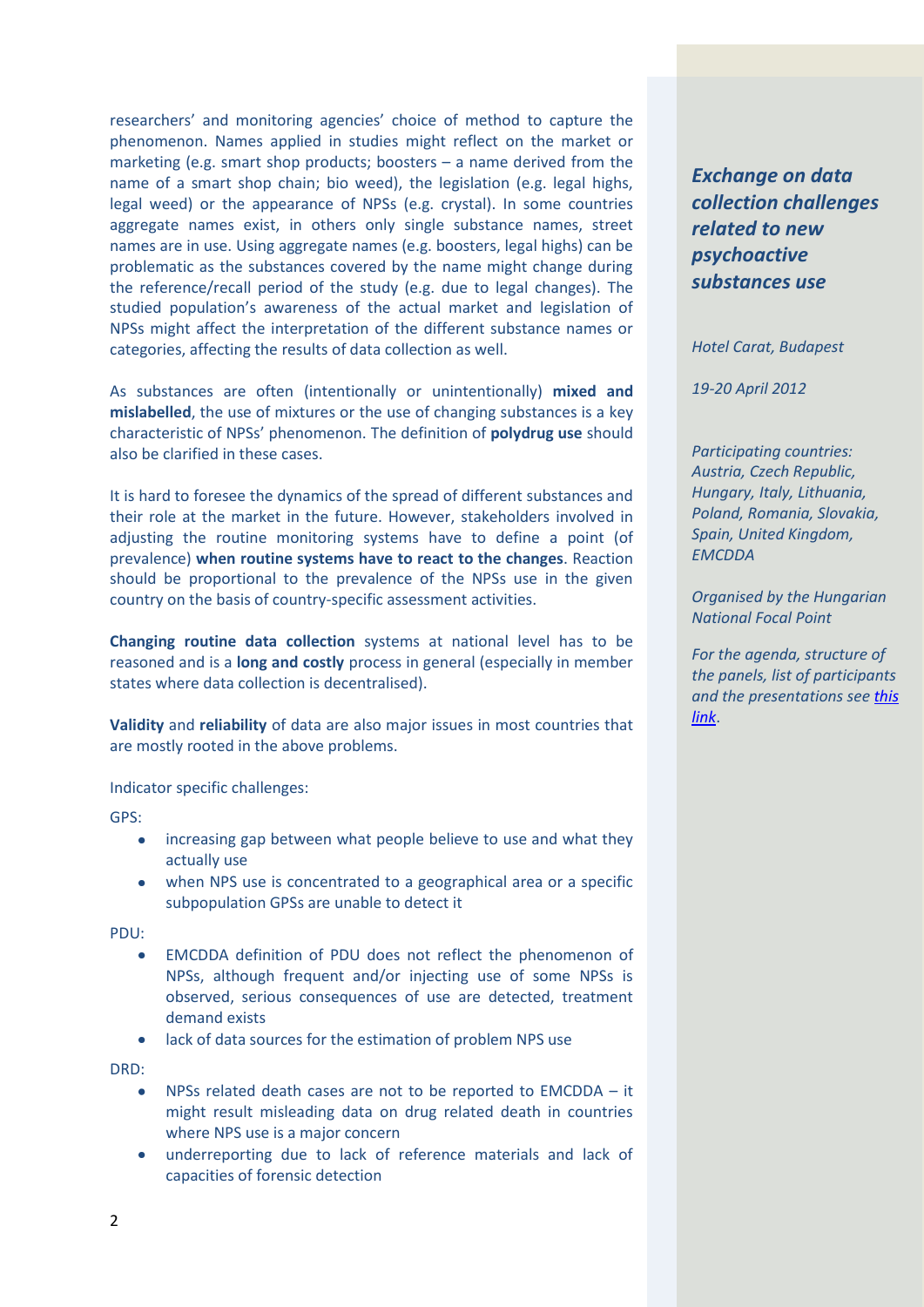- not possible to define casual relations
- lack of diagnostic categories for NPSs (e.g. in ICD 10)

### TDI:

miscategorization of substances by service providers

DRID:

careful interpretation of (HIV/HBV/HCV) prevalence data in opioid and non-opioid injectors is necessary. Prevalence rates may change in these subgroups due to change of primarily injected drug not because of overall increasing prevalence of infectious diseases.

Harm reduction:

WHO, UNODC, UNAIDS recommendation for coverage indicators of needle and syringe programmes $<sup>1</sup>$  were developed based on</sup> injecting frequency of 'classical' substances. Are they still valid if injecting frequency increases significantly (which is the case in Romania and Hungary among synthetic cathinones IDUs)?

### **New tools, new approaches**

Some countries have increased or are planning to increase the frequency of some routine data collections or the publication of data to provide timely information on new trends.

Methods to cover or detect NPSs in routine data collection systems:

- introduction of new categories (e.g. in a GPS in PL, a whole new NPS module was included in the ES GPS, in DRID and drug prices in HU)
- using open categories/questions (e.g. CZ, NSP client data collection and DRID and drug prices survey in HU).

Experience showed, that if open categories filled in by users without any additional guidance, at the stage of analysis clarifying categories and interpreting data can cause serious problems. However open categories can be handled more easily (NSP, DRID data in HU) if they are filled in by service providers with the help of an additional guidance with advised categories, and with the possibility of clarification of given categories after data collection.

- breaking down broader EMCDDA categories into country-specific subcategories (DRD, TDI in HU)
- complementary data collection to reveal information not reported (at all or traceably) in routine systems (e.g. TDI complementary data collection in the UK; qualitative data collection among service providers in HU)

Other data/information sources applied by participating countries to better understand the phenomenon of NPSs included:

- expert meetings: with harm reduction and other services
- online studies: on trade, search interest, use
- increasing role of informal data/info sources

*Exchange on data collection challenges related to new psychoactive substances use*

*Hotel Carat, Budapest*

*19-20 April 2012*

*Participating countries: Austria, Czech Republic, Hungary, Italy, Lithuania, Poland, Romania, Slovakia, Spain, United Kingdom, EMCDDA*

*Organised by the Hungarian National Focal Point*

*For the agenda, structure of the panels, list of participants and the presentations se[e this](http://www.drogfokuszpont.hu/?NPS&pid=258&lang=eng)  [link](http://www.drogfokuszpont.hu/?NPS&pid=258&lang=eng)*.

**.** 

<sup>&</sup>lt;sup>1</sup> [http://www.unodc.org/documents/hiv-aids/idu\\_target\\_setting\\_guide.pdf](http://www.unodc.org/documents/hiv-aids/idu_target_setting_guide.pdf) (page 20-21)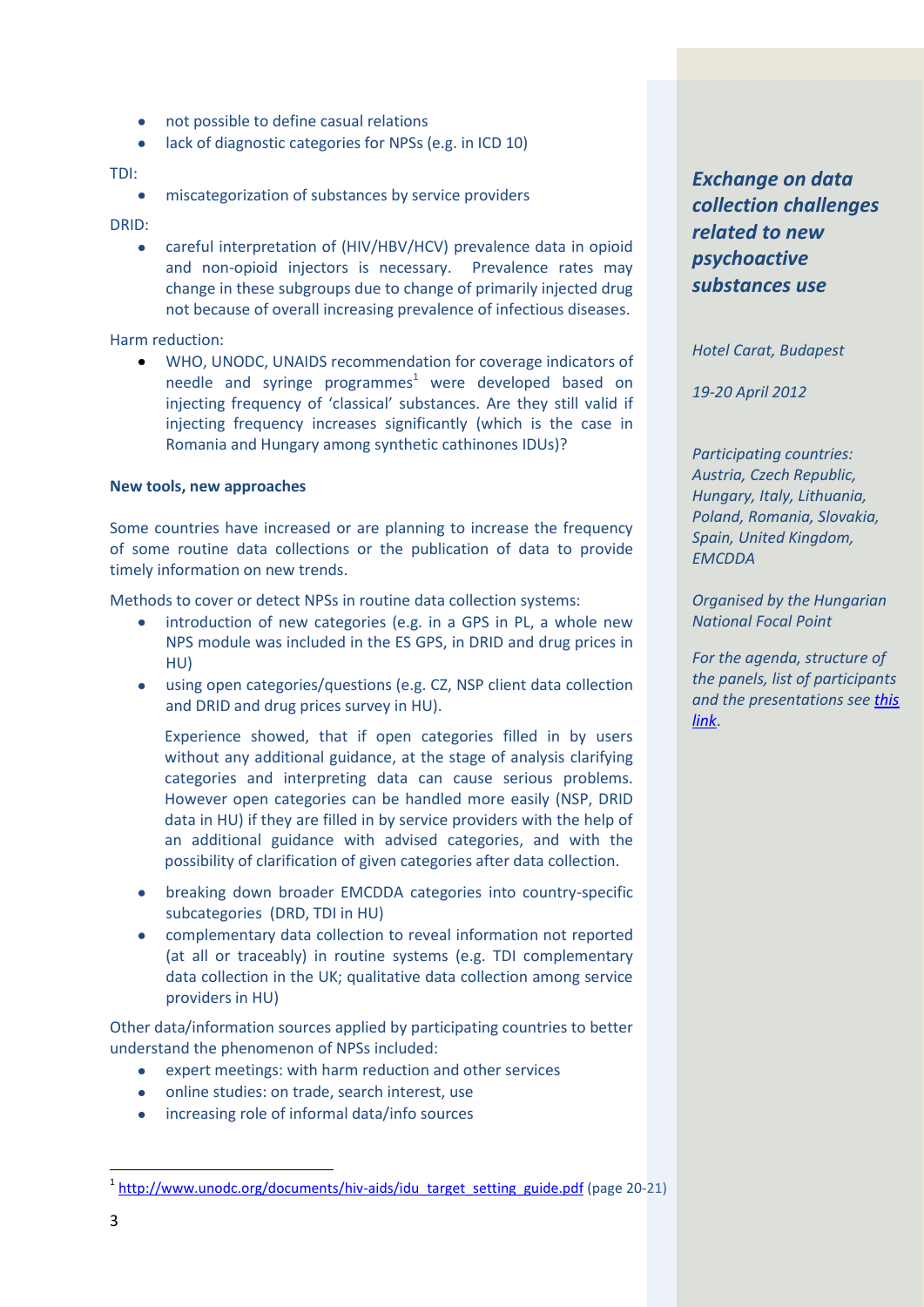- qualitative studies among users or service providers to fill in the gaps of quantitative data
- key informants
- local level information network

Due to the validity and reliability problems of existing data sources in tracking such a dynamic - and sometimes marginal - trend NPSs underline the increased need for cross indicator analysis and combining different methods. Analyzing already existing datasets from new aspects can also provide additional information (e.g. substances seized in syringes and filters to trace injecting drug use of NPSs in HU).

## **How it affects focal points**

Regarding NPSs focal points faced an increased information demand on behalf of decision makers, professionals and the general population as well. Some of the focal points are involved in national risk assessment (AT, HU, UK) or responsible for the preparation of the risk assessment process itself. Others reported to be responsible for monitoring the effects of new legislations (RO). Some participants mentioned to be contacted regularly by treatment professionals in order to provide good practices for treatment of NPSs use. Answering media requests regarding NPSs is a task frequently delegated to focal points.

As the spread of NPSs use affects new areas and new actors are getting involved in handling the phenomenon, thus focal points have to develop new cooperations with relevant stakeholders.

Some focal points reported to have a more direct role in the preparation of info dissemination/prevention tools (e.g. target group oriented websites on drugs, social network tools, video conferences with students).

Examples for tools of information dissemination on NPSs:

- EDND-like national system (UK)
- database for EWS members: matching products with active substance content (IT)
- database for identification of substances for forensic professionals  $(IT)$
- prevention websites (PL, IT)
- publication on emerging drugs (ES)
- social network tools (IT)
- video conferences with students (IT)
- handbooks (IT)

#### **Proposals**

- $\bullet$ New categorizations should be harmonized across indicators
- No place to report in Final Activity Report about activities related to NPSs (and these are not all related to EWS)
- EDND should be more user-friendly so that information e.g. on specific countries can be accessed easily
- A page like EDND but an open one should be set up by EMCDDA: a sort of middle level information dissemination between AR and the restricted EDND

*Exchange on data collection challenges related to new psychoactive substances use*

*Hotel Carat, Budapest*

*19-20 April 2012*

*Participating countries: Austria, Czech Republic, Hungary, Italy, Lithuania, Poland, Romania, Slovakia, Spain, United Kingdom, EMCDDA*

*Organised by the Hungarian National Focal Point*